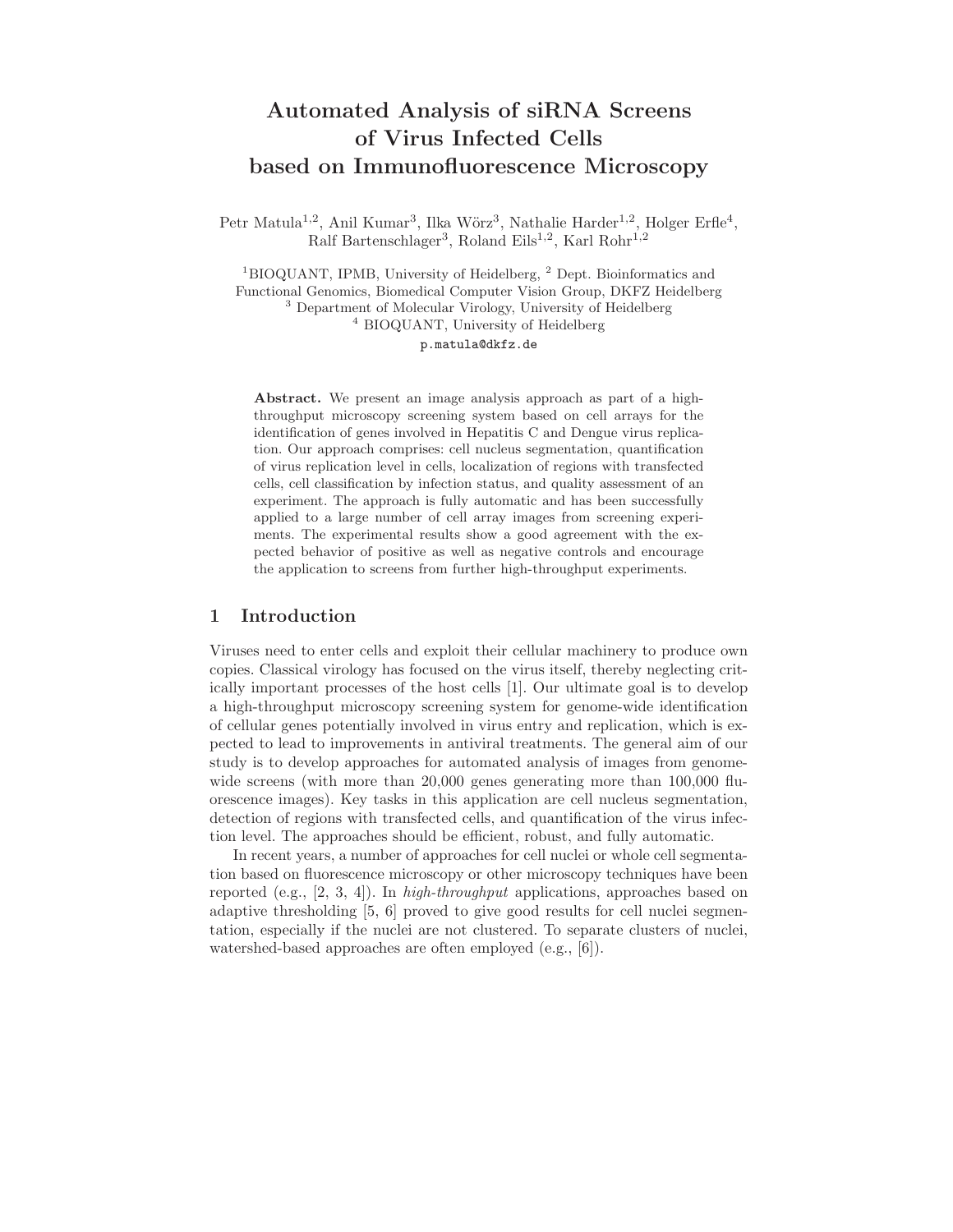In this contribution, we describe an image analysis approach as part of a high-throughput system for genome-wide identification of cellular genes that are important for Hepatitis C and Dengue virus replication. Currently, to our best knowledge, there exists no image analysis system for quantifying viral signals given a large number of images on per cell basis, i.e. which measures the status of virus replication in transfected cells only, and combines the results from many different and repeated experiments to produce reliable statistics. In particular, we propose novel approaches (1) for the segmentation of cell nuclei based on gradient thresholding, (2) for the localization of regions with transfected cells within cell array images, and  $(3)$  for cell classification based on the infection level with application to quality assessment of an experiment.

## 2 Materials and Methods

The input data in our application consists of two-channel microscopy images of small interference RNA (siRNA) cell arrays [7] on which transfection reagents and different siRNAs are spotted in a grid pattern (Fig. 1a). We have developed an approach that comprises the following five main steps: (1) cell nuclei segmentation in channel 1 (Fig. 1b), (2) measurement of the level of viral protein expression in channel 2 stained by immunofluorescence (Fig. 1c), (3) detection of siRNA spot areas with transfected cells (Fig. 1d), (4) classification of cells based on their infection status, and (5) quality assessment of an experiment.

– Segmentation: To segment cell nuclei we use a gradient thresholding approach. We determine cell nucleus boundary regions by combining information from a gradient magnitude image and an image obtained by applying the Laplacian of Gaussian. This approach was previously applied for the segmentation of characters for text recognition [8]. In comparison to [8] we introduce the following post-processing steps. First, we apply connected component labeling and remove small and large objects. Then, the remaining objects are



Fig. 1. Image data. (a) Cell array with  $M \times N$  siRNA spot areas, (b) Image of cell nuclei for one spot area (channel 1), (c) Corresponding viral protein expression (channel 2), (d) Overlay of both channels and marked spot area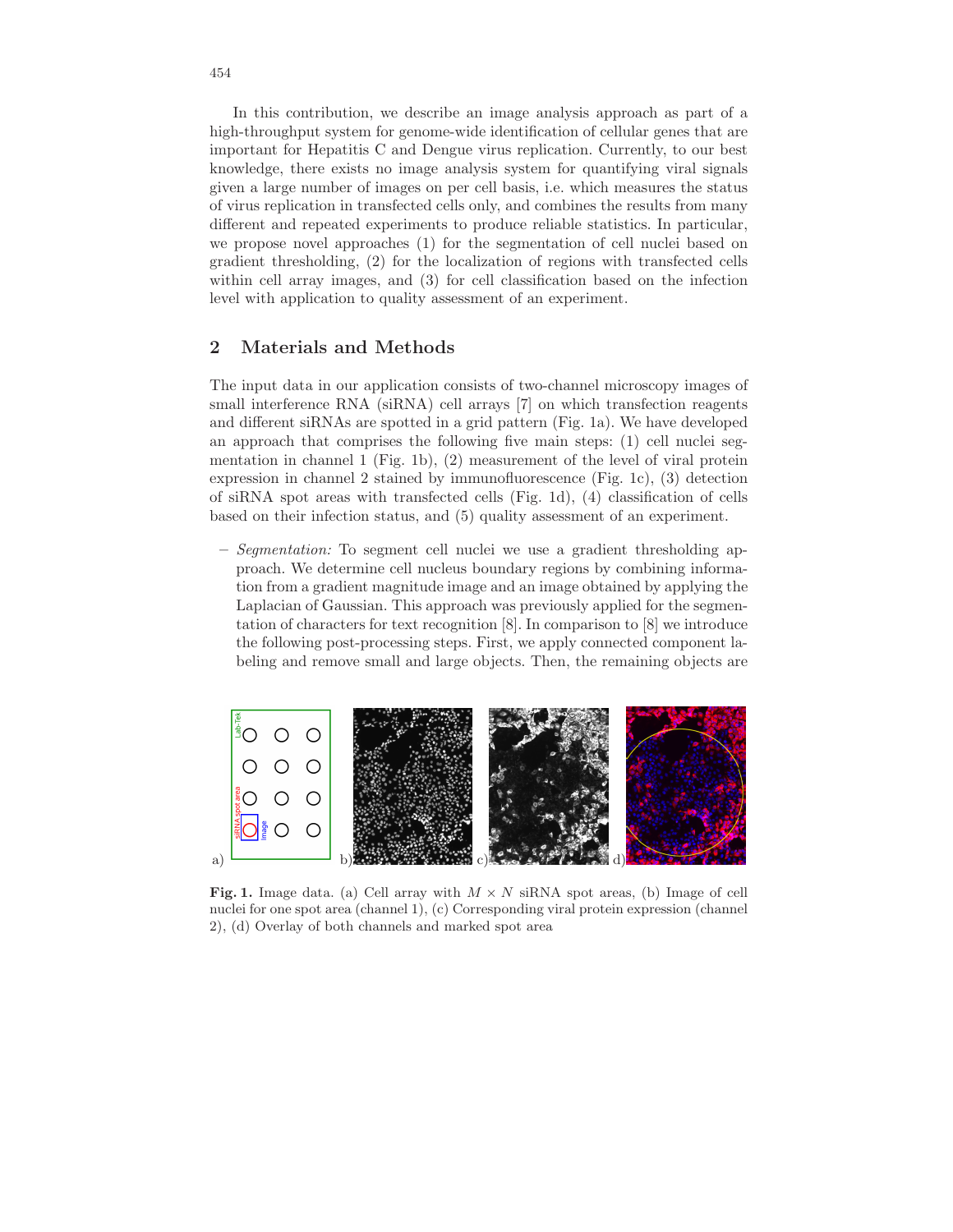conditionally dilated while preventing merging with other components. Afterwards, holes in objects are filled (Fig. 2a). Finally, cell nuclei are identified in segmented objects by applying size and circularity criteria.

- $-$  Quantification: The virus replication level is quantified for each nucleus in its neighborhood by computing the mean of the intensities in the virus channel (channel 2). We have implemented and compared three different approaches for defining the neighborhood of nuclei: simple dilation (Fig. 2b), restricted dilation by influence zones  $(IZ)$  (Fig. 2d), and region growing in IZ (Fig. 2e). The latter two approaches rely on a partition of an image into IZ of each nucleus (Fig. 2c), which was computed using a seeded watershed transform of the inverted virus channel with the nuclei as initial seeds.
- Localization: Only those cells that come in contact with siRNA molecules should be quantified and therefore a circular region with transfected cells of known diameter must be localized in each image. Our approach consists of three steps: (1) finding the position of a circle of known diameter that has maximal difference between the mean virus expression level of cells inside and outside the circle, (2) selecting those positions that have expression level differences within a valid range, and (3) fitting of a grid with known parameters. Spot diameter and grid parameters are known from the siRNA spotting process. The valid range in step 2 was determined by simulations.
- Classification: To detect differences in virus infection level we use a measure denoted as infection rate ratio:  $IRR = IR_i/IR_N$ , where  $IR_i$  is the percentage of virus infected cells in siRNA spot area i and  $IR_N$  is the normal virus infection rate, i.e. the percentage of infected cells without knockeddown genes. To compute infection rates, the cells must first be classified as infected or non-infected. For classification we use the mean intensity in the virus channel in the neighborhood of a cell nucleus. The classification threshold was determined by maximizing the difference of infection rates in positive and negative controls. In positive controls the protein production level is blocked and therefore the signal is reduced. In negative controls the level of virus replication is not altered.
- Quality Assessment: A large number of images need to be analyzed to derive sound statistics. Since some of the images may be of poor quality (e.g., out-



Fig. 2. Segmentation results for an image section. (a) Cell nuclei (blue), viral protein expression (red) with overlaid segmented nuclei, (b) Neighborhoods obtained by dilation, (c) Influence zones (IZ), (d) Constrained dilation by IZ, (e) Region-growing inside IZ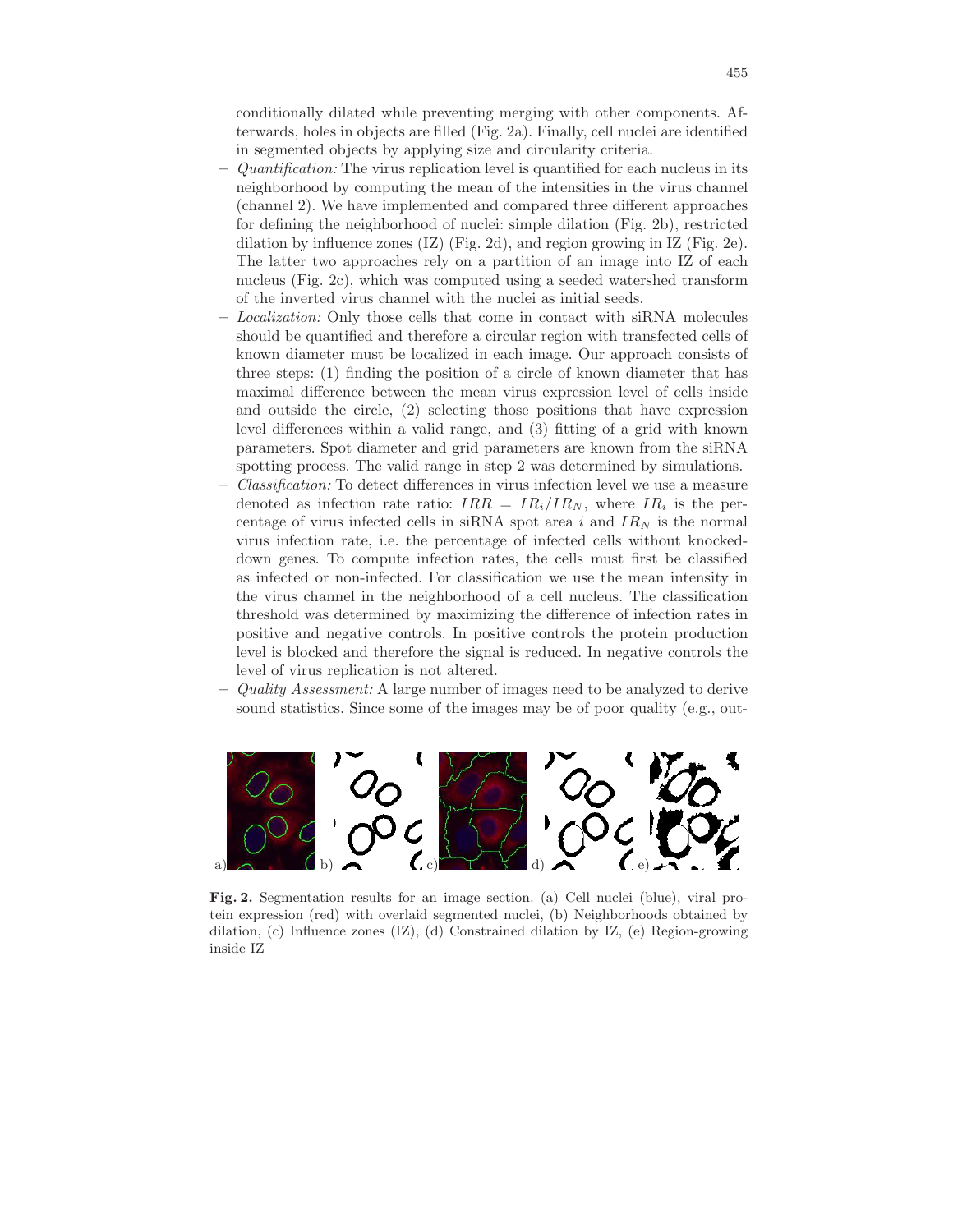of-focus, no cells in certain areas, image artifacts) we need to exclude them. We perform quality checks on two levels: (1) on the whole experiment level and (2) on the single image level. On the whole experiment level, the main criterion is the difference between infection rates in positive and negative controls. If the difference is too small, the whole experiment is excluded. On the single image level, images with too small or a too large number of cells as compared to the average number of the whole experiment are excluded.

## 3 Results

Prior to applying the overall approach, we performed an evaluation of our approach for cell nuclei segmentation. To obtain ground truth, two experts marked cell nuclei in 8 randomly selected real images from 4 different experiments (2243 nuclei in total). We compared the results of our approach with that of adaptive thresholding by Otsu's method [5]. With our approach we were able to segment more than 94% of all nuclei whereas Otsu's method yielded only about 80%. We also studied the performance of the three approaches for defining the cell nucleus neighborhood. For each approach, we computed infection rate ratios (IRRs) for two experiments with 384 images each. The results of all three approaches were similar. Therefore we use the simplest approach based on dilation.

We have applied the overall approach to more than 20,000 images of Hepatitis C (HCV) and Dengue Virus (DV) infected screens. The overall results of 10 repeated experiments of an HCV screen (grid  $6 \times 6$ ) and of 4 repeated experiments of a DV screen (grid  $12 \times 32$ ) are presented in Fig. 3. Positive and negative controls are marked in Fig. 3a with light and dark gray bars and in Fig. 3b,c



Fig. 3. Infection rate ratios computed from screening experiments. Results averaged (a) from 10 repeated experiments of an HCV screen, and (b, c) from 4 repeated experiments of a DV screen. The infection rate ratio is represented by gray tones (see the gray tone scale below the histogram)